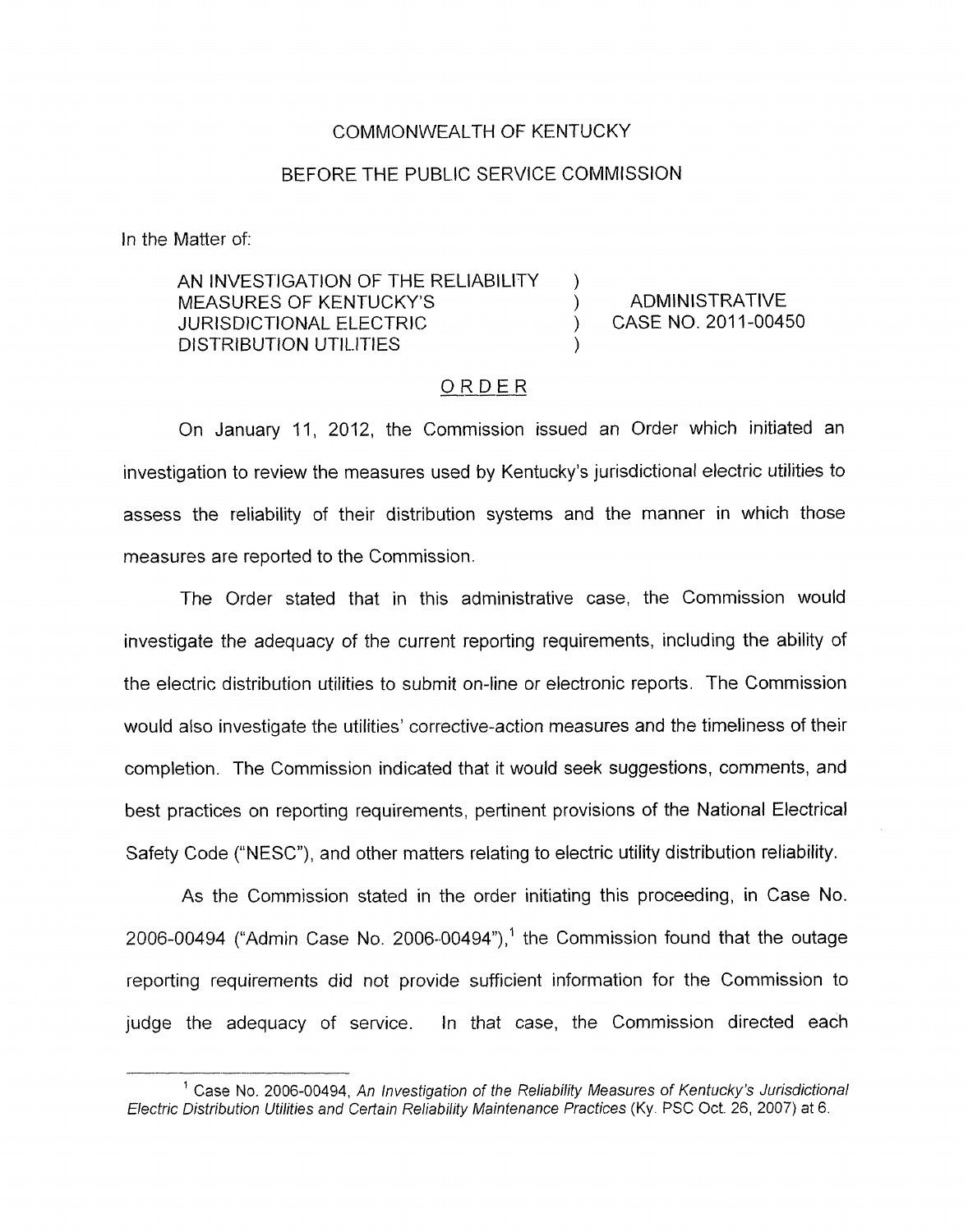jurisdictional electric utility to submit annual reports that identify System Average Interruption Duration Index ("SAIDI"), System Average Interruption Frequency Index ("SAIFI"), and the Customer Average Interruption Duration Index ("CAIDI"). The Commission further directed that the reporting be based an the criteria and definitions set forth in the Institute of Electrical and Electronics Engineers ("IEEE") standard number 1 366 (latest version) "Guide for Electric Power Distribution Reliability Indices" ("IEEE Standard").<sup>2</sup> The Commission also directed that each annual report include the system-wide SAIDI, SAlFl and CAlDl indices for each of the preceding five 12-month periods. Finally, the Commission directed that each utility provide a list of the ten worstperforming circuits for each index and identify the major outage category that contributed to the performance of those ten circuits. $3$ 

As the Commission has stated in several orders, Kentucky's jurisdictional utilities are required by statute to furnish adequate, efficient, and reasonable service.<sup>4</sup> Adequate service is generally defined as having sufficient capacity to meet maximum demand "and to assure such customers of reasonable continuity of service."<sup>5</sup> KRS 278.042 addresses service adequacy and safety standards, referring to the NESC as published by the IEEE. Paragraph (2) of the statute says:

> Except as otherwise provided by law, the commission shall, in enforcing service adequacy and safety standards for electric utilities, ensure that each electric utility constructs and maintains its plant and facilities in accordance with

*On May 31,* 2012, *a new edition* of this IEEE *Standard was issued* (1366-2012) and *is now* the *<sup>2</sup> most current edition.* 

*id* at 6-9. **<sup>3</sup>**

<sup>&</sup>lt;sup>4</sup> KRS 278 030(2)

<sup>&</sup>lt;sup>5</sup> Case No. 2006-00494, An Investigation of the Reliability Measures of Kentucky's Jurisdictional *Electrc Distribution utilities and Certain Reliability Maintenance Practices (Ky* PSC Oct 26, 2007) *at* 1.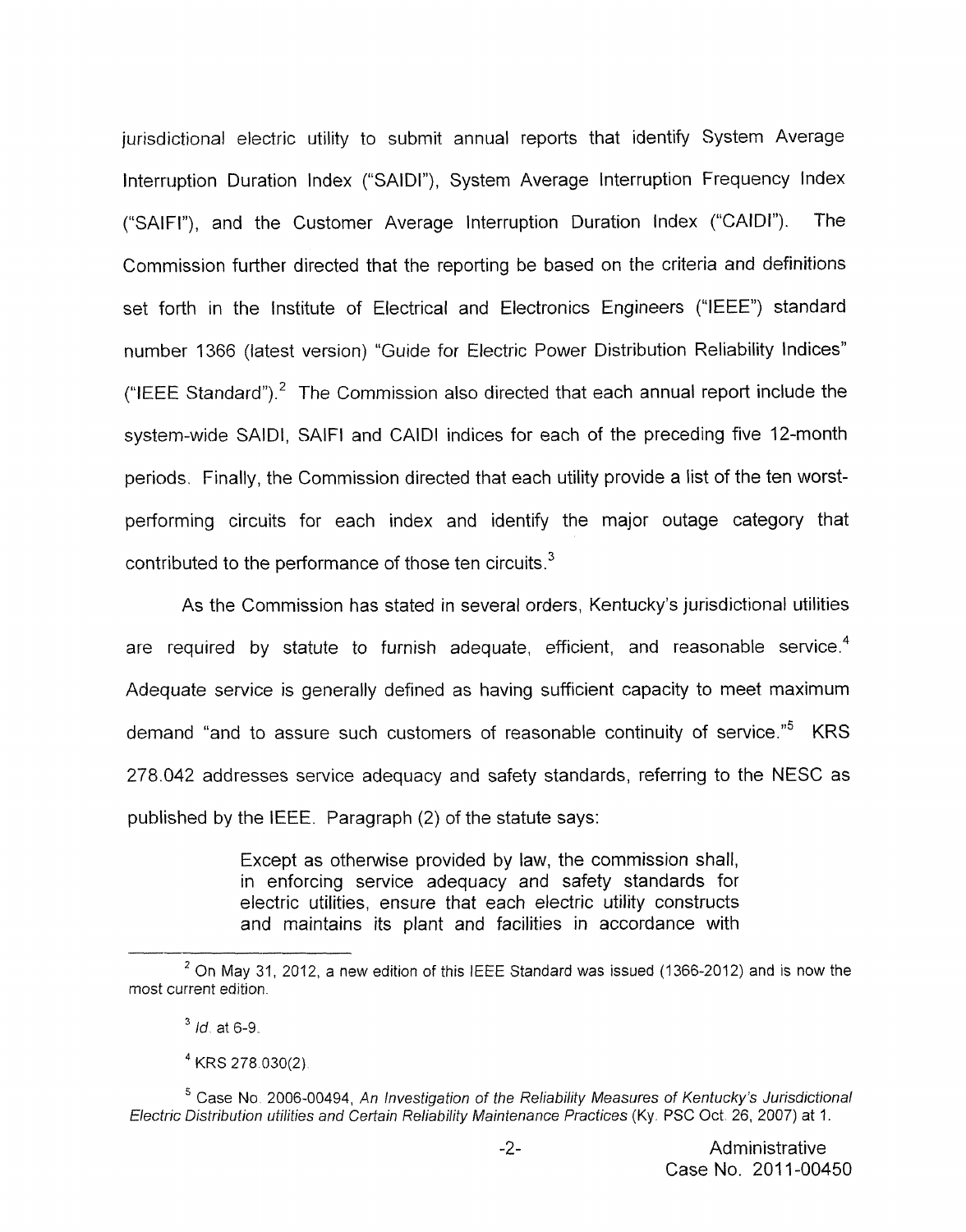accepted engineering practices as set forth in the commission's administrative regulations and orders and in the most recent edition of the NESC.

Regulations have been promulgated that further define these requirements for electric utilities. All electric utilities are required to provide adequate service according to their tariffs on file at the Commission. $<sup>6</sup>$  They are required to "make all reasonable</sup> efforts to prevent interruptions of service, and when such interruptions occur shall endeavor to reestablish service with the shortest possible delay."<sup>7</sup>

Also, utilities are required by regulation to report to the Commission any loss of service far "four **(4)** or more hours to ten (IO) percent or 500 or more of the utility's customers, whichever is less."' While this level of monitoring provides the Commission with information about major outages and is useful in times of emergency operations, it does not provide information regarding the day-to-day reliability experienced by ratepayers.

In this administrative case, the Commission has investigated the adequacy of the current reporting requirements as set forth by regulation and *as* required by Admin Case No. 2006-00494. In this case, we also made inquiry into the ability of the electric distribution utilities to submit on-line or electronic reports. The Commission has also investigated the utilities' corrective-action measures and the timeliness of their completion. The Commission sought suggestions, comments, and best practices on reporting requirements, pertinent provisions of the NESC, and other matters relating to electric utility distribution reliability.

 $6807$  KAR 5:041, Section 2.

 $7$  807 KAR 5:041, Section 5(1).

 $807$  KAR 5:006, Section 27(1)(c), excepting a natural gas utility.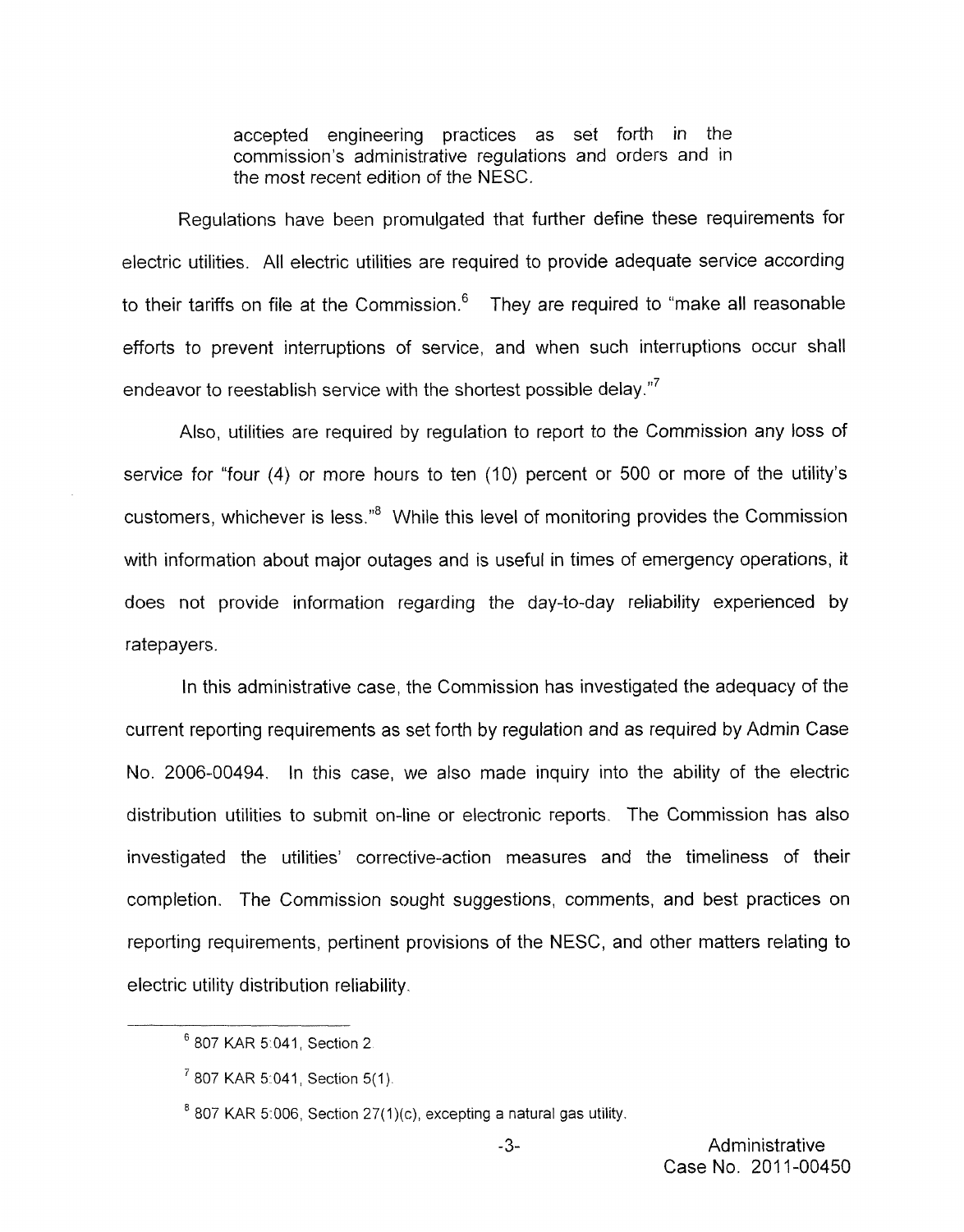Initial data requests were issued as an Appendix to the January 11, 2012 Order, and Staff's Second Request for Information was issued March 15, 2012. A procedural schedule was issued which allowed for the submission of testimony. Only Louisville Gas and Electric Company ("LG&E") and Kentucky Utilities Company ("KU") submitted testimony.

#### **DISCUSSION**

The jurisdictional utilities generally believe the current requirement to report their system-average SAIDI, system-average SAIFI, and system-average CAIDI, along with these same indices for the **IO** worst-performing circuits, based upon the IEEE Reliability Standard, is adequate to evaluate the reliability of their distribution system. Nolin Rural Electric Cooperative Corporation ("Nolin") believes it is reasonable for each utility to develop and report five-year average SAIDI and SAIFI indices on a circuit-by-circuit basis as a benchmark for comparison purposes. The utility already performs this task. Nolin feels it is reasonable for the Commission to require each utility to explain why a particular circuit has a higher SAID1 than the utility's five-year average SAID1 for that circuit, as it is already completing this task.<sup>9</sup> Another example is LG&E's and KU's response that they believe it is reasonable for the Commission to require each utility to develop and report five-year averages for each *of* the reliability indices on a circuit-bycircuit basis, but state that use of this data as a benchmark comparison is questionable.<sup>10</sup> The jurisdictional utilities do not see any benefit in expanding the

<sup>&</sup>lt;sup>9</sup> Nolin Rural Electric Cooperative Corporation Responses to Commission Staff's Second Request for Information, response to Item No 1, filed March 28, 2012.

 $^{10}$  Response of Louisville Gas and Electric Company and Kentucky Utilities Company to Staff's Second Request for Information dated March 15, 2012, response to Question No. 1, filed March 30, 2012.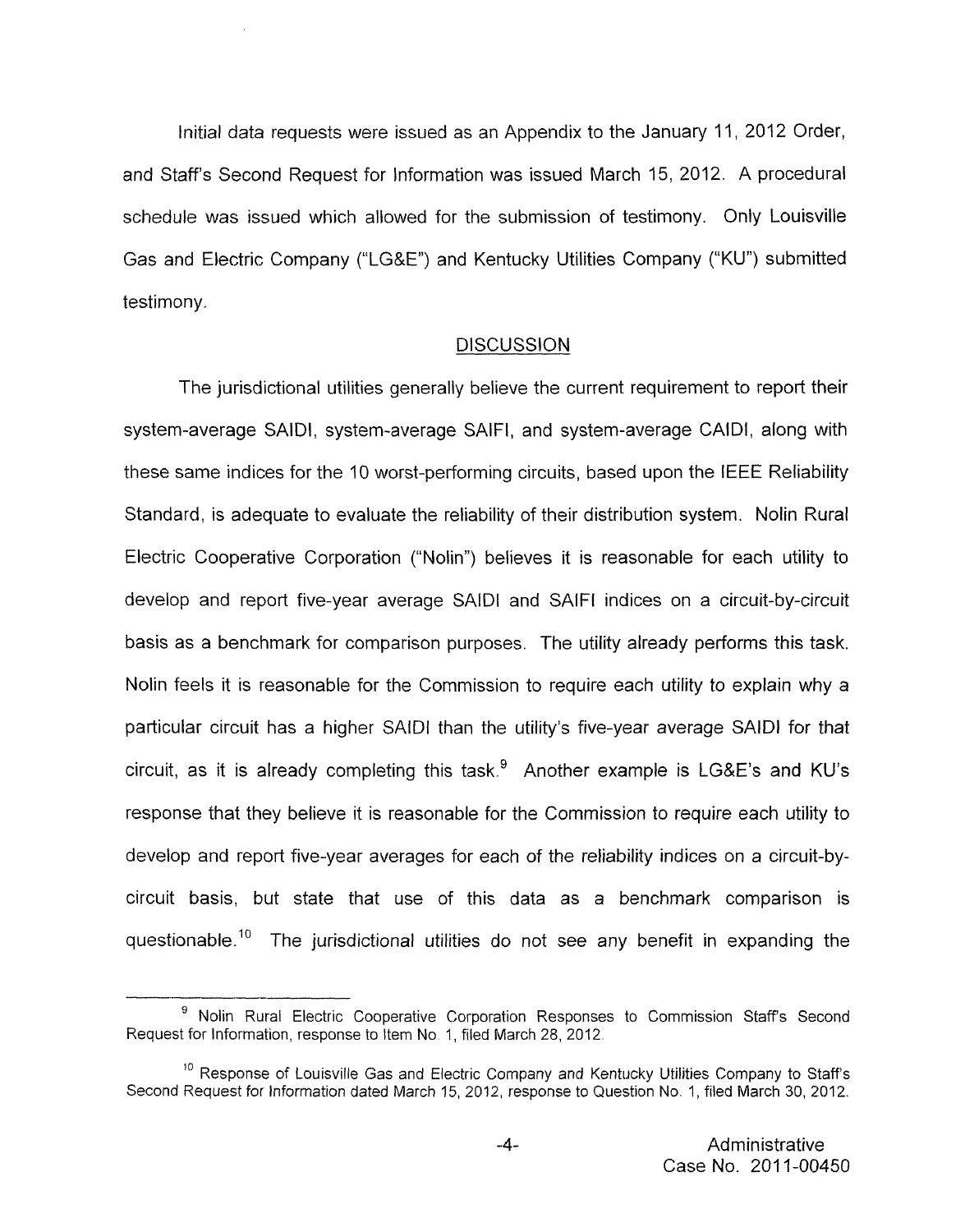current reporting of the IO worst-performing circuits to the I5 or 20 worst-performing circuits for each index. The jurisdictional utilities believe it would be unreasonable for the Commission to require each utility to develop and report a rolling five-year average for SAIDI, SAIFI, or CAlDl on a circuit-by-circuit basis as a benchmark to be used for comparisons.

In their testimony, LG&E and KU recommend that the Commission keep the current reporting requirements in place, ease the speed of reporting by implementing an on-line report completion and submission system, and improve the quality and usefulness of the 10-worst-performing-circuits report by excluding uncontrollable events from the calculation of the reliability statistics.<sup>11</sup>

Pursuant to KRS 278.030(2), a utility is required to furnish adequate, efficient, and reasonable service. Additionally, KRS 278.010(14) contains as part of its definition for "adequate service" the capacity "to assure such customers of reasonable continuity of service." In order to better assess each utility's performance in providing adequate service to its customers, the Commission adopted the IEEE Reliability Standard in Admin Case No. 2006-00494 as the guideline for utilities to report the annual performance of their systems.

The IEEE Reliability Standard states that in order to adequately measure performance, the duration and frequency of customer interruptions must be examined at various levels. In Admin Case No. 2006-00494, the Commission selected, at the distribution level, three indices  $-$  SAIDI, SAIFI and CAIDI  $-$  from the IEEE Reliability

<sup>——————————————&</sup>lt;br><sup>11</sup> Testimony of Paul Gregory "Greg" Thomas, Vice President, Energy Delivery – Distribution <sub>—</sub> Operations Louisville Gas and Electric Company and Kentucky Utilities Company, filed May 11, 2012, p 4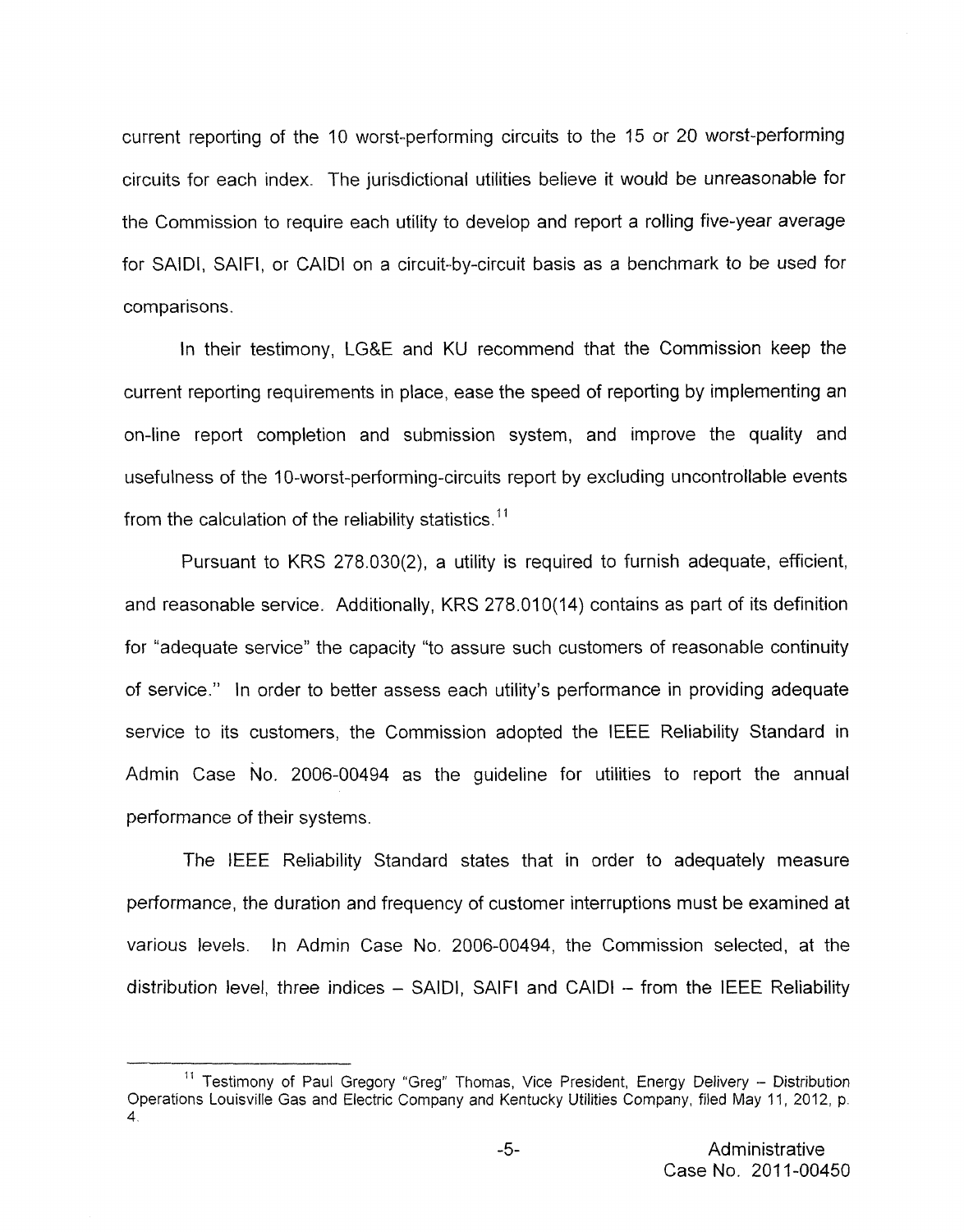Standard as the means for measuring the performance for utility systems in the Commonwealth.

The Commission believes that the system-wide information filed yearly by each utility regarding SAIDI, SAlFl and CAlDl is not sufficient to render a judgment on a utility's specific reliability performance because the system-wide indices reflect only average performance criteria based on the sum of all of the circuits within its territory. It is possible for system-wide indices of a utility to mask significant and persistent performance issues within the system and to reflect improving annual average systemwide indices, even though reliability is declining for individual circuits. By requiring reporting on a circuit level, the performance of each circuit within the utility's system can be analyzed individually over time to determine its performance trend.<sup>12</sup> With the data provided per circuit, the Commission believes it will have sufficient information to analyze reliability and effectively review the utilities' plans for any corrective actions. The Commission believes that requiring indices to be reported for every circuit whose SAID1 and/or SAlFl exceeds the five-year averages for that same circuit will eliminate the ability to mask poorly performing circuits and will provide a more accurate representation *of* the utility's overall system reliability.

It is important to note that the Commission does not believe that it is practical to use SAIDI or SAlFl on a system-wide or individual-circuit basis to compare one system to another or one circuit to another. However, the Commission does believe that it is appropriate to use SAID1 and SAIFI as indicators of the historical performance of an individual circuit. The Commission recognizes that while all electric utilities use SAID1

 $12$  It is important to note that a circuit's performance will be compared with its previous five-year average, and not with the performance of other circuits or the utility's system-wide average performance.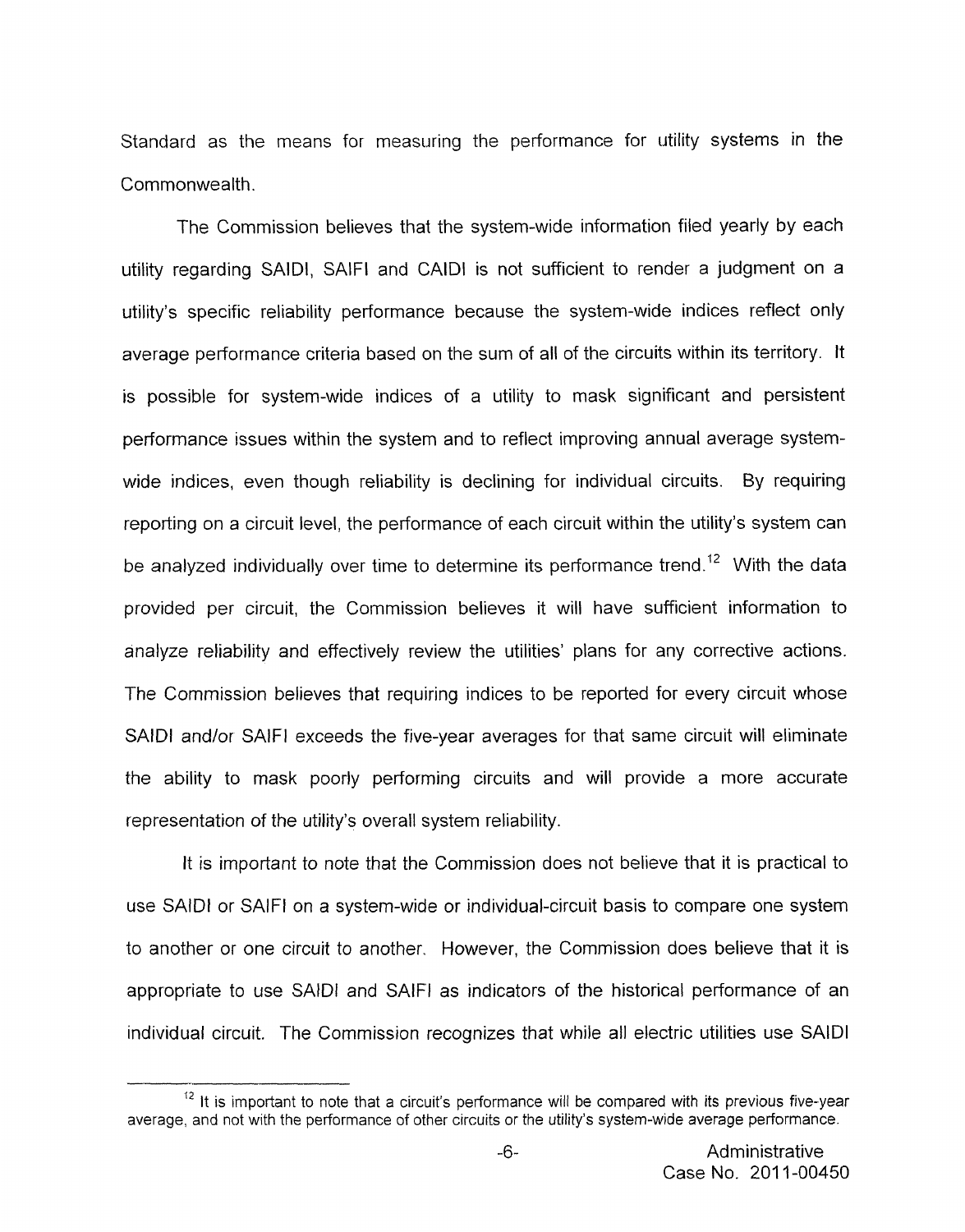and SAIFI in some fashion, they do not use these indices as the primary indicator of reliability or as the primary determinant of where to perform additional clearing or to make additional capital investment, Likewise, the Commission considers SAlDl and SAlFl, whether calculated system-wide or on a circuit-by-circuit basis, with or without Major Event Days ("MEDs"), as simply indicators of reliability.

Therefore, based on the evidence of record and being otherwise sufficiently advised, the Commission finds that each jurisdictional electric distribution utility should collect and maintain all records necessary to evaluate its system-reliability performance in accordance with the methodology established by the most recent edition of the ("IEEE") standard number 1366 "Guide for Electric Power Distribution Reliability Indices," which currently is IEEE Standard 1366-2012<sup>13</sup> and, at a minimum should  $annually:$ 

1 Calculate the SAlDl system-wide indices including MEDs and calculate the SAIDI system-wide indices excluding MEDs;

*2.* Calculate the SAIFI system-wide indices including MEDs and calculate the SAIFI system-wide indices excluding MEDs;

3. Develop a system-wide rolling five-year average SAIDI excluding MEDs;

4. Develop a system-wide rolling five-year average SAIFI excluding MEDs;

5. Calculate SAID1 excluding MEDs for every circuit within its system;

6. Develop a rolling five-year average SAlDl for each circuit within its system;

7. Compare each circuit to that circuit's rolling five-year average SAIDI;

<sup>&</sup>lt;sup>13</sup> In subsequent years, should the IEEE standard number 1366 "Guide for Electric Power Distribution Reliability Indices" be updated, each utility should collect and maintain all records in accordance with the most recent version *of* the 1366 Guide. The IEEE 1366 (latest version) shall be utilized to define SAIDI, SAIFI, and  $T<sub>MED</sub>$ .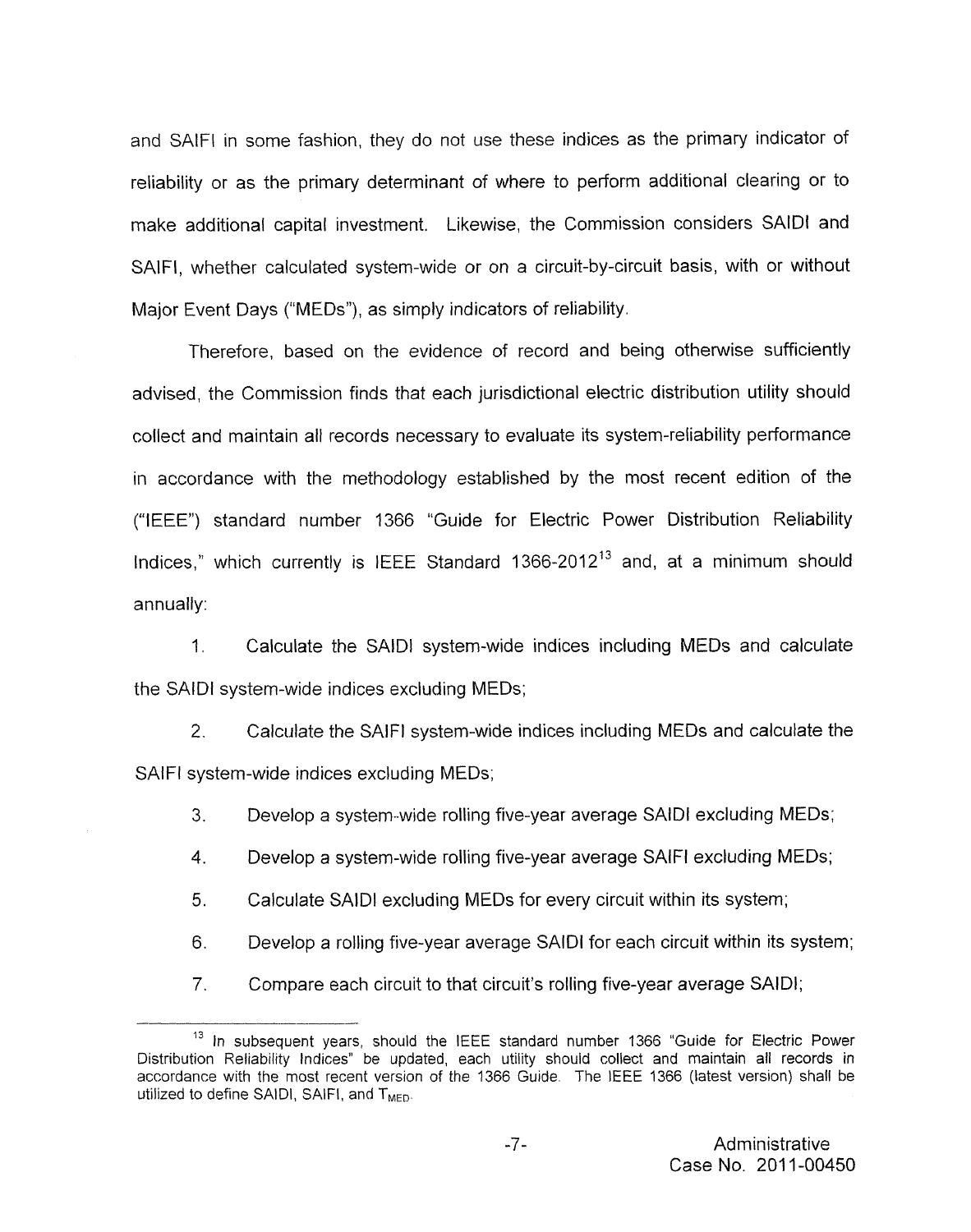8. Calculate SAlFl excluding MEDs for every circuit within its system;

9. Develop a rolling five-year average SAlFl for each circuit within its system;

 $10<sub>1</sub>$ Compare each circuit to that circuit's rolling five-year average SAIFI.

11, File a Reliability Report<sup>14</sup> by April 1 of each year, containing the reliability information as outlined in the attached Appendix for the preceding calendar year from January 1 to December 31 that includes the SAID1 and SAIFI system-wide indices, both including and excluding MEDs.

12. For each circuit with either SAID1 or SAIFI value higher than that circuit's respective SAID1 or SAlFl rolling five-year average, excluding MEDs, include in the annual Reliability Report the following information:

- a. The circuit's SAID1 index for the year;
- b. The circuit's SAIFI index for the year;
- c. The circuit's rolling five-year average SAIDI;
- d. The circuit's rolling five-year average SAIFI;
- e. The substation name, number and location (i.e., County-Road-

Town);

- f. The circuit name, number and location (Town-Road-General Area);
- g. The circuit's overall length in miles to the nearest tenth of a mile;
- h. The number of customers served on the circuit for the year;
- I. The date of the last circuit trim performed by the utility as part of its

vegetation management plan;

<sup>&</sup>lt;sup>14</sup> A format different from that outlined in the Appendix is acceptable so long as each jurisdictional electric distribution utility provides the substantive information outlined in Appendix A and the electronic copy is in an electronic format which is compatible *with* Microsoft Excel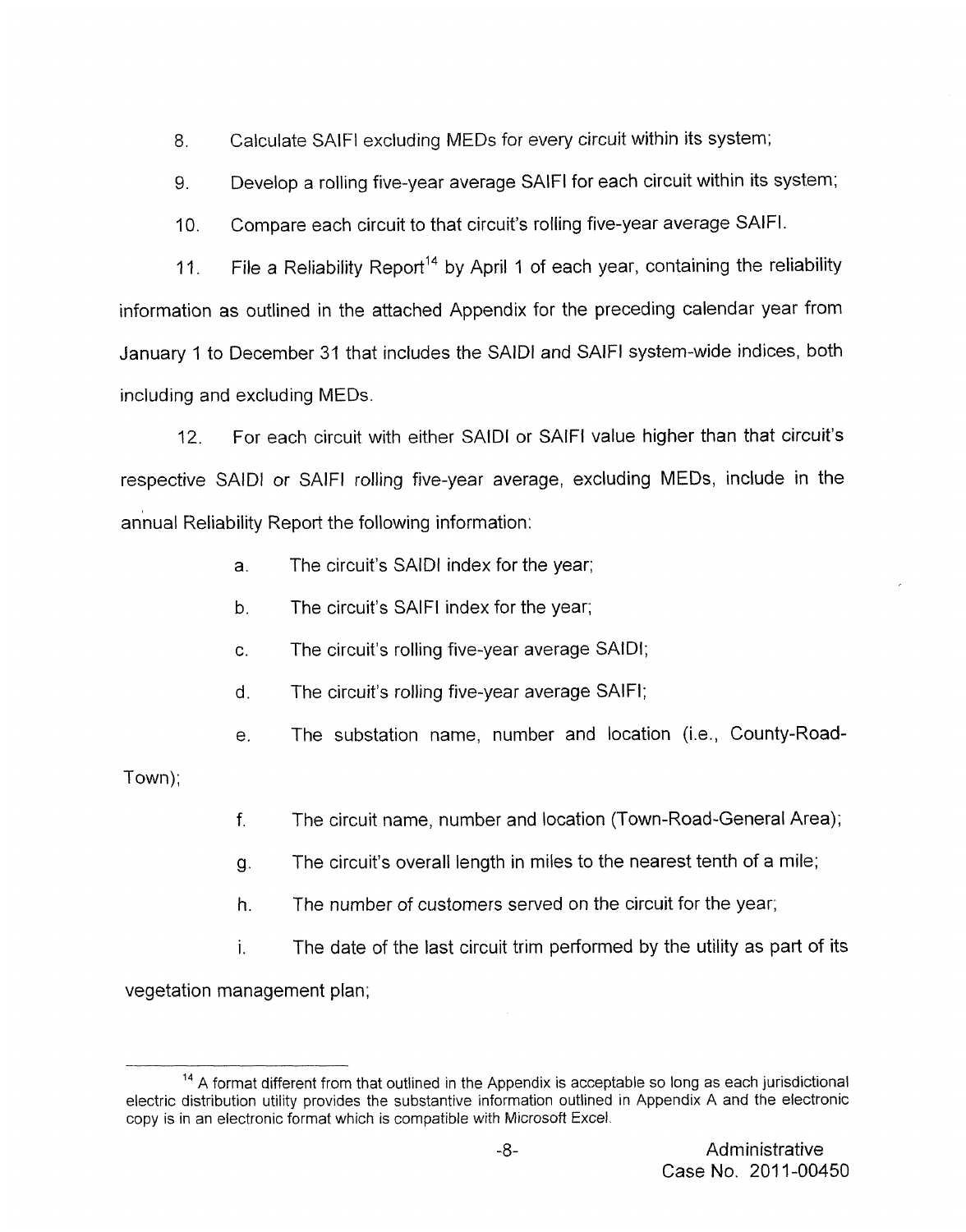1. A list of outage causes for the circuit, along with the percentage of total outage numbers represented by each cause;

- **k.** Circuit five-year average SAIDI;
- I. Reporting year SAIDI;
- m. Circuit five-year average SAIFI;
- n. Reporting year SAIFI;

*0.* A Corrective Action Plan which describes any measures the utility has completed or plans to complete to improve the circuit's performance; and

**p.** Any other information the utility believes will assist the Commission in understanding the circumstances surrounding the circuit's performance.

The Commission further finds that it is reasonable for Commission Staff to conduct a technical conference to address any questions concerning the requirements set out in this Order.

# IT IS THEREFORE ORDERED that:

1. Each jurisdictional electric distribution utility shall collect and maintain all records necessary to evaluate its system reliability performance in accordance with the methodology established by the most recent edition of the ("IEEE") standard number **<sup>7</sup>**366 "Guide for Electric Power Distribution Reliability Indices," which currently is IEEE Standard 1366-2012,<sup>15</sup> and shall report by April 1 of each year for the preceding

 $15$  In subsequent years, should the IEEE standard number 1366 "Guide for Electric Power Distribution Reliability Indices" be updated, each utility should collect and maintain all records in accordance with the most recent version of the 1366 Guide. The IEEE 1366 (latest version) shall be utilized to define SAIDI, SAIFI, and  $T<sub>MPD</sub>$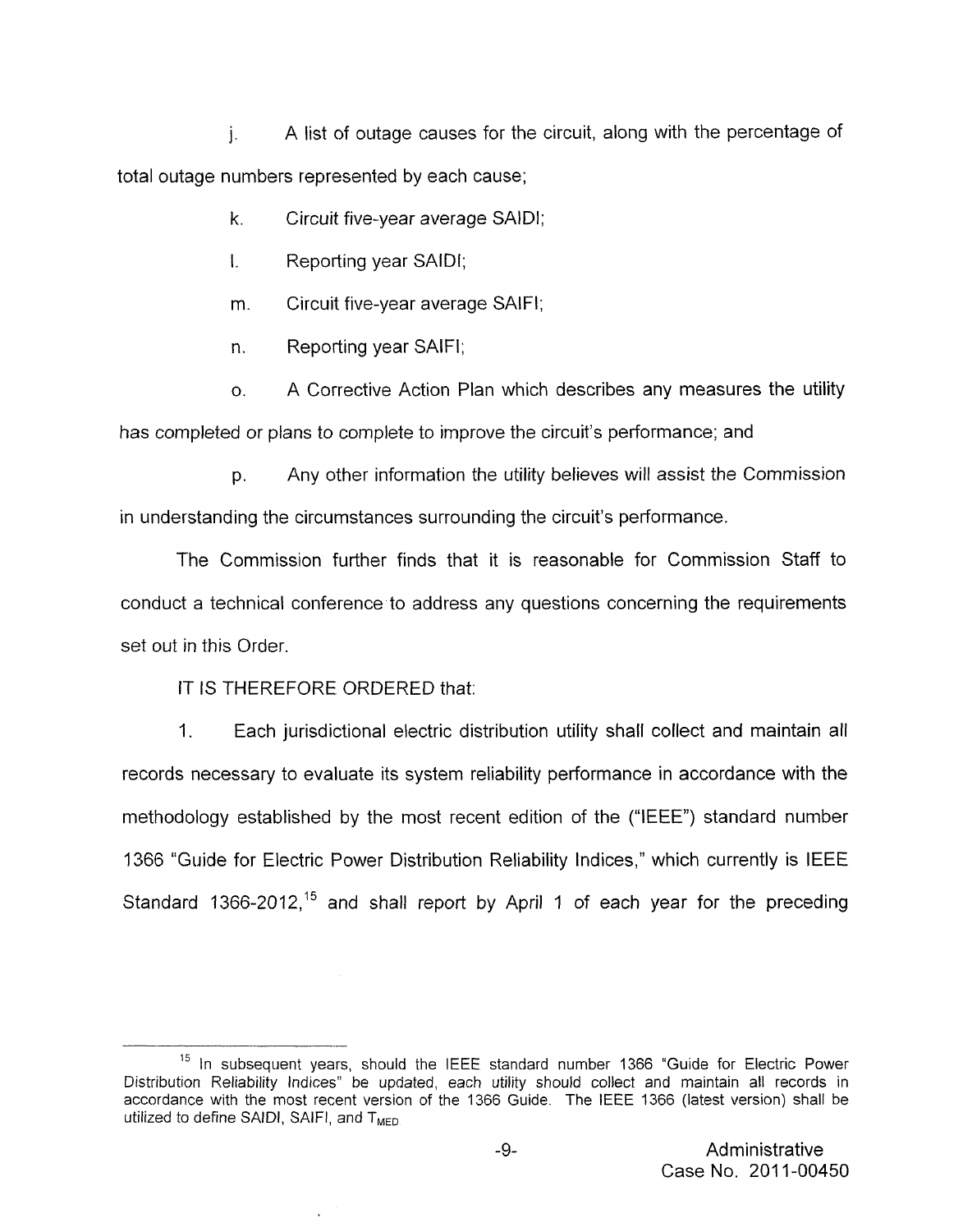calendar year the reliability information as outlined in the findings paragraphs above and in the attached Appendix. Each jurisdictional electric distribution utility shall file one paper copy in addition to an electronic copy of its report. Those portions of the report that are not narrative shall be in a format which is compatible with Microsoft Excel.

2. Within 60 days of the entry of this Order, Commission Staff shall schedule a technical conference to address any questions concerning the requirements set out in this Order

By the Commission



**ATTES** elDrector Exes

Administrative Case No. 2011-00450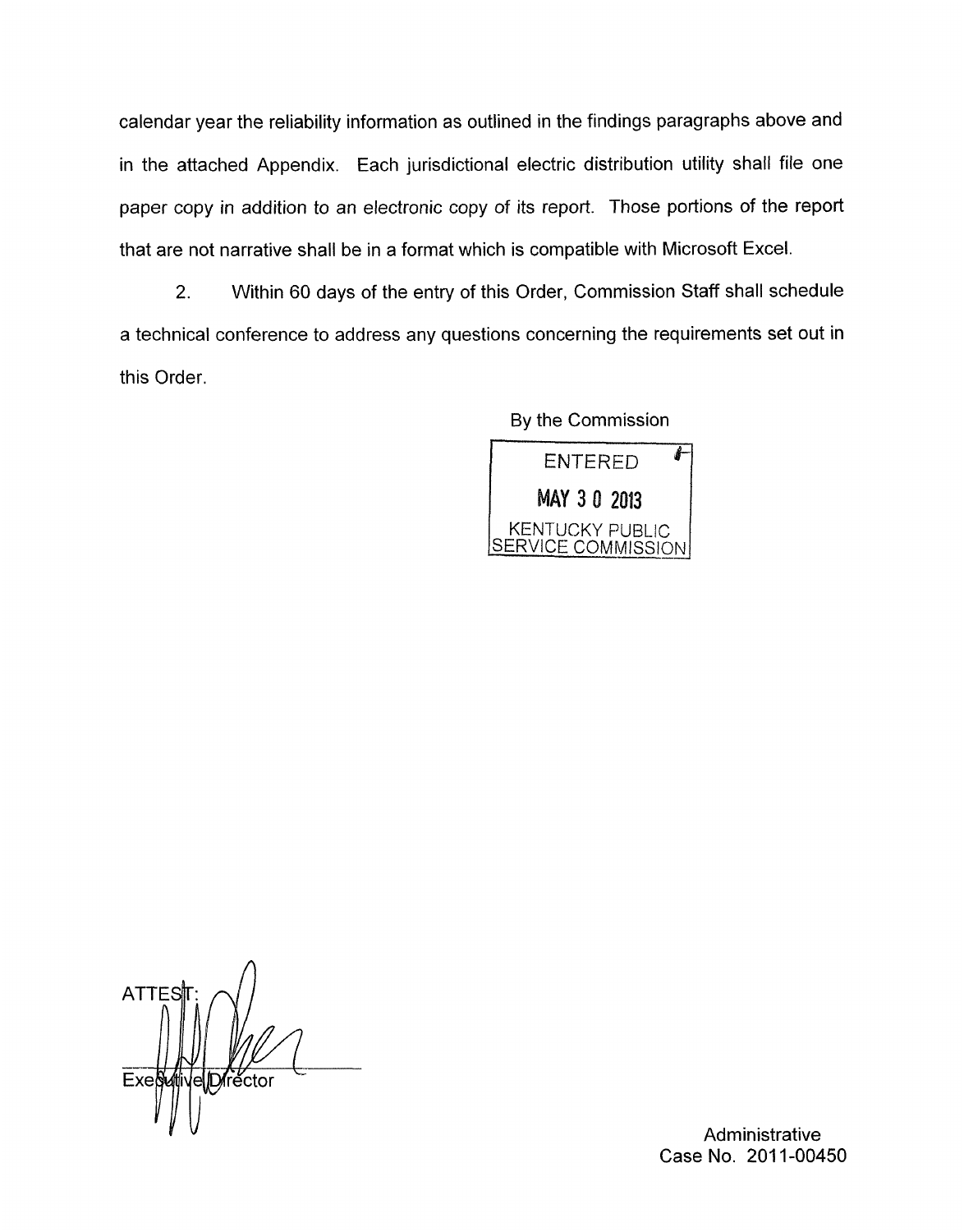# APPENDIX

# APPENDIX TO AN ORDER OF THE KENTUCKY PUBLIC SERVICE COMMISSION IN CASE NO. 2011-00450 DATED MAY 30 2013

 $\mathcal{L}^{\mathcal{L}}(\mathcal{L}^{\mathcal{L}})$  and  $\mathcal{L}^{\mathcal{L}}(\mathcal{L}^{\mathcal{L}})$  . In the  $\mathcal{L}^{\mathcal{L}}(\mathcal{L}^{\mathcal{L}})$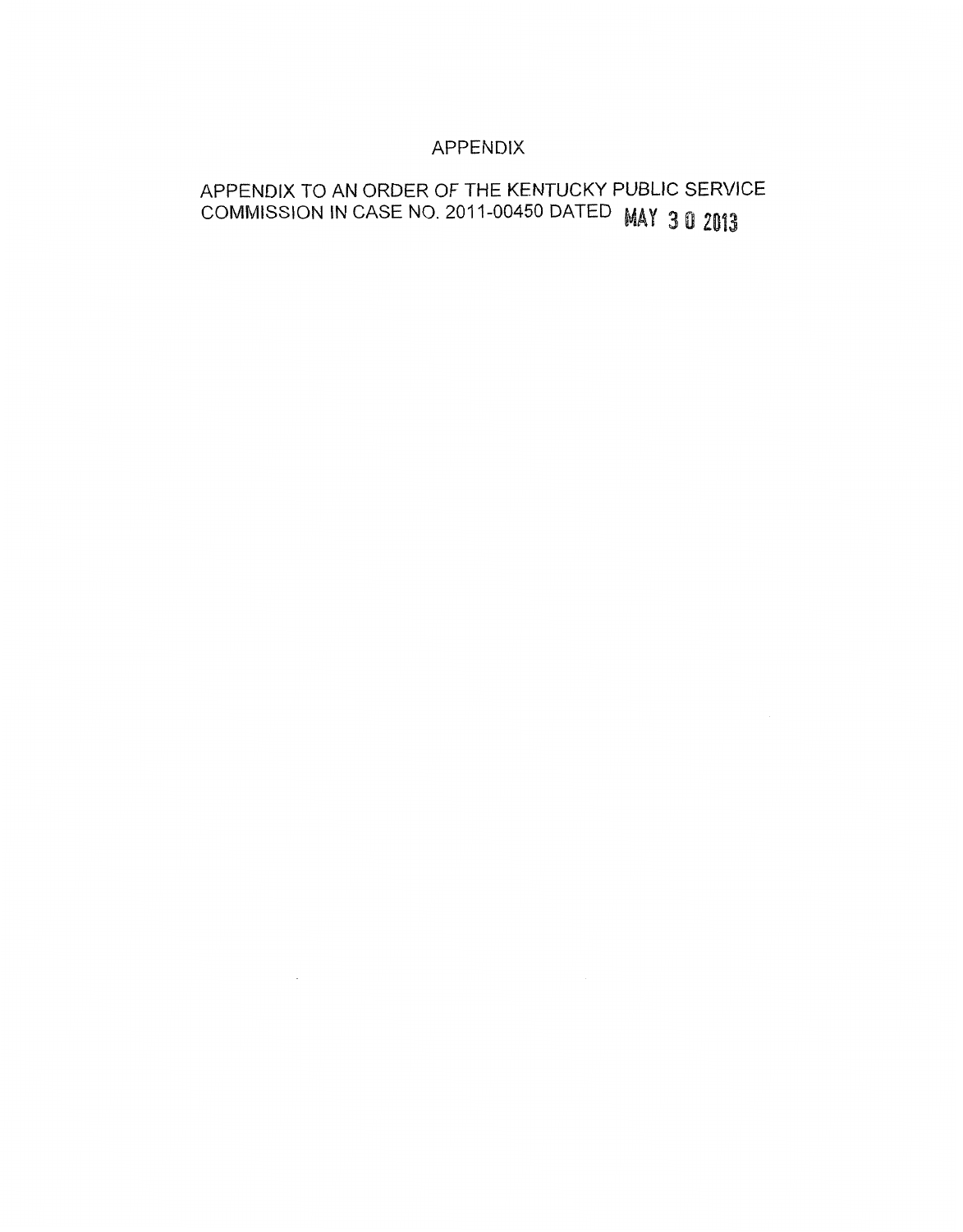# **KENTUCKY PUBLIC SERVICE COMMISSION**

# Electric Distribution Utility Annual Reliability Report

### **SECTION 1: CONTACT INFORMATION**

| <b>SECTION T. CONTACT INFORMATION</b>                            |  |
|------------------------------------------------------------------|--|
| UTILITY NAME<br>REPORT PREPARED BY<br>E-MAIL ADDRESS OF PREPARER |  |
| PHONE NUMBER OF PREPARER                                         |  |

-

--

#### **SECTION 2: REPORTING YEAR**

CALENDAR YEAR OF REPORT

#### **SECTION 3: MAJOR EVENT DAYS (MED)**

 $T_{\text{MED}}$ 

FIRST DATE USED TO DETERMINE T<sub>MED</sub> LAST DATE USED TO DETERMINE T<sub>MED</sub> NUMBER OF MED IN REPORT YEAR

NOTE: Per IEEE 1366  $T<sub>MED</sub>$  should be calculated using the daily SAIDI values for the five prior years. If five years of data are not available, then utilities should use what is available until five years are accumulated

#### **SECTION 4: SYSTEM RELIABILITY INFORMATION AND RESULTS**

|                 |                       | <b>System-wide Information</b> |                       |  |
|-----------------|-----------------------|--------------------------------|-----------------------|--|
| TOTAL CUSTOMERS |                       |                                | <b>TOTAL CIRCUITS</b> |  |
|                 |                       | <b>Excluding MED</b>           |                       |  |
|                 | <b>5 YEAR AVERAGE</b> |                                | <b>REPORTING YEAR</b> |  |
| <b>SAIDI</b>    |                       | <b>SAIDI</b>                   |                       |  |
| <b>SAIFI</b>    |                       | <b>SAIFI</b>                   |                       |  |
|                 |                       |                                |                       |  |
|                 |                       | <b>Including MED</b>           |                       |  |
|                 | <b>5 YEAR AVERAGE</b> |                                | <b>REPORTING YEAR</b> |  |
| <b>SAIDI</b>    |                       | <b>SAIDI</b>                   |                       |  |
| <b>SAIFI</b>    |                       | SAIFI                          |                       |  |

### Notes:

- 1) All duration indices (SAIDI) are to be reported in units of minutes.
- 2) Reports are due on the first business day of April of each year
- 3) Reports cover the calendar year ending in the December before the reports are due.
- 4) IEEE 1366 (latest version) is used to define SAIDI, SAIFI, and T<sub>MED</sub>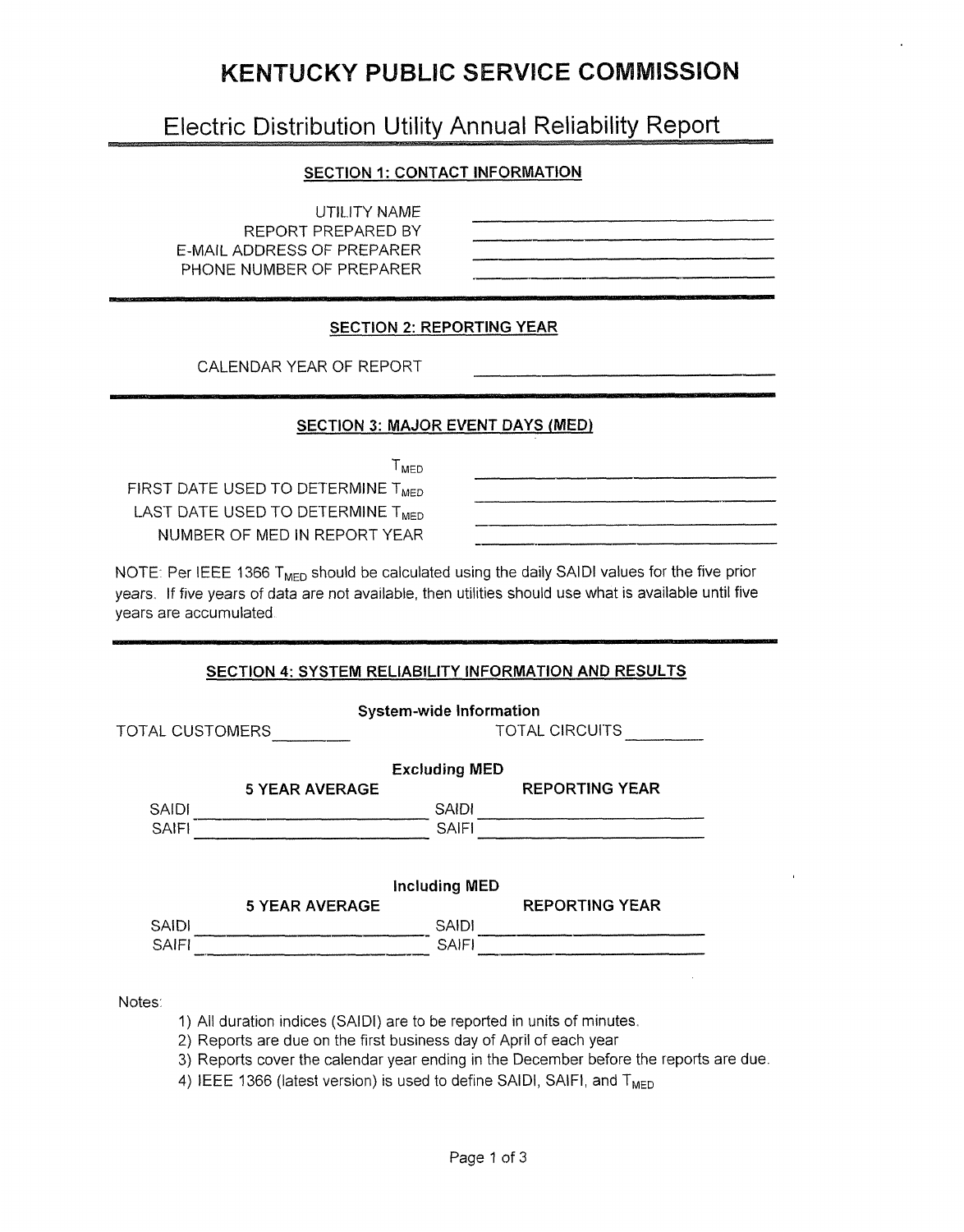# **KENTUCKY PUBLIC SERVICE COMMISSION**

### **SECTION 5: CIRCUIT REPORTING**

#### **jClRCUITS WITH SAlDl AND/OR SAlFl EXCEEDING 5 YEAR AVERAGE)**

#### **(CIRCUIT NUMBERS SHOULD BE REPORTED EXCLUDING MED)**

#### **CIRCUIT** #I :

- 1 SUBSTATION NAME AND NlJMBER
- 2 SUBSTATION LOCATION (COUNTY-ROAD-TOWN)
- 3. CIRCUIT NAME AND NUMBER
- **4.** CIRCUIT LOCATION (TOWN-ROAD-GENERAL AREA)
- 5 TOTAL CIRCUIT LENGTH (MILES)
- 6. CUSTOMER COUNT FOR THIS ClRClJlT
- 7.. DATE **OF** LAST CIRCUIT TRIM (VM)
- 8. LIST OUTAGE CAUSES FOR CIRCUIT ALONG WITH PERCENTAGE OF TOTAL OUTAGE h NUMBERS REPRESENTED BY EACH CAUSE
- 9. CIRCUIT 5 YEAR AVERAGE (SAIDI)
- 10. REPORTING YEAR (SAIDI)
- 11. CIRCUIT 5 YEAR AVERAGE (SAIFI)
- 12. REPORTING YEAR (SAIFI)
- 13. CORRECTIVE ACTION PLAN

### **REPEAT INFORMATION FOR EACH CIRCUIT EXCEEDING ITS 5 YEAR AVERAGE FOR SAID1 AND/OR SAlFI**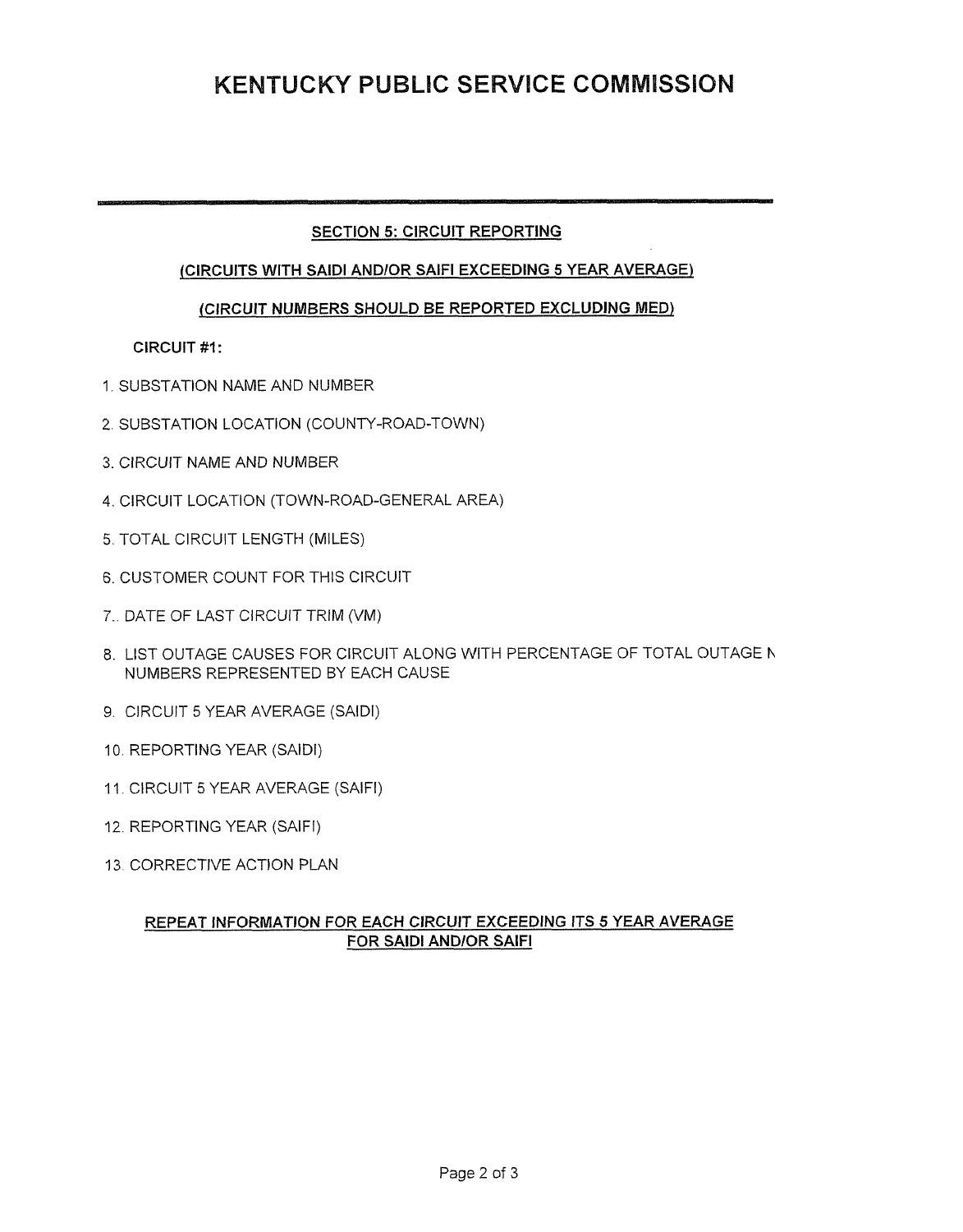# KENTUCKY PUBLIC SERVICE COMMISSION

#### **SECTION 6: VEGETATION MANAGEMENT PLAN REVIEW**

**INCLUDE CURRENT VEGETATION MANAGEMENT PLAN** 

Additional page may be attached as needed.

# **SECTION 7: UTILITY COMMENTS**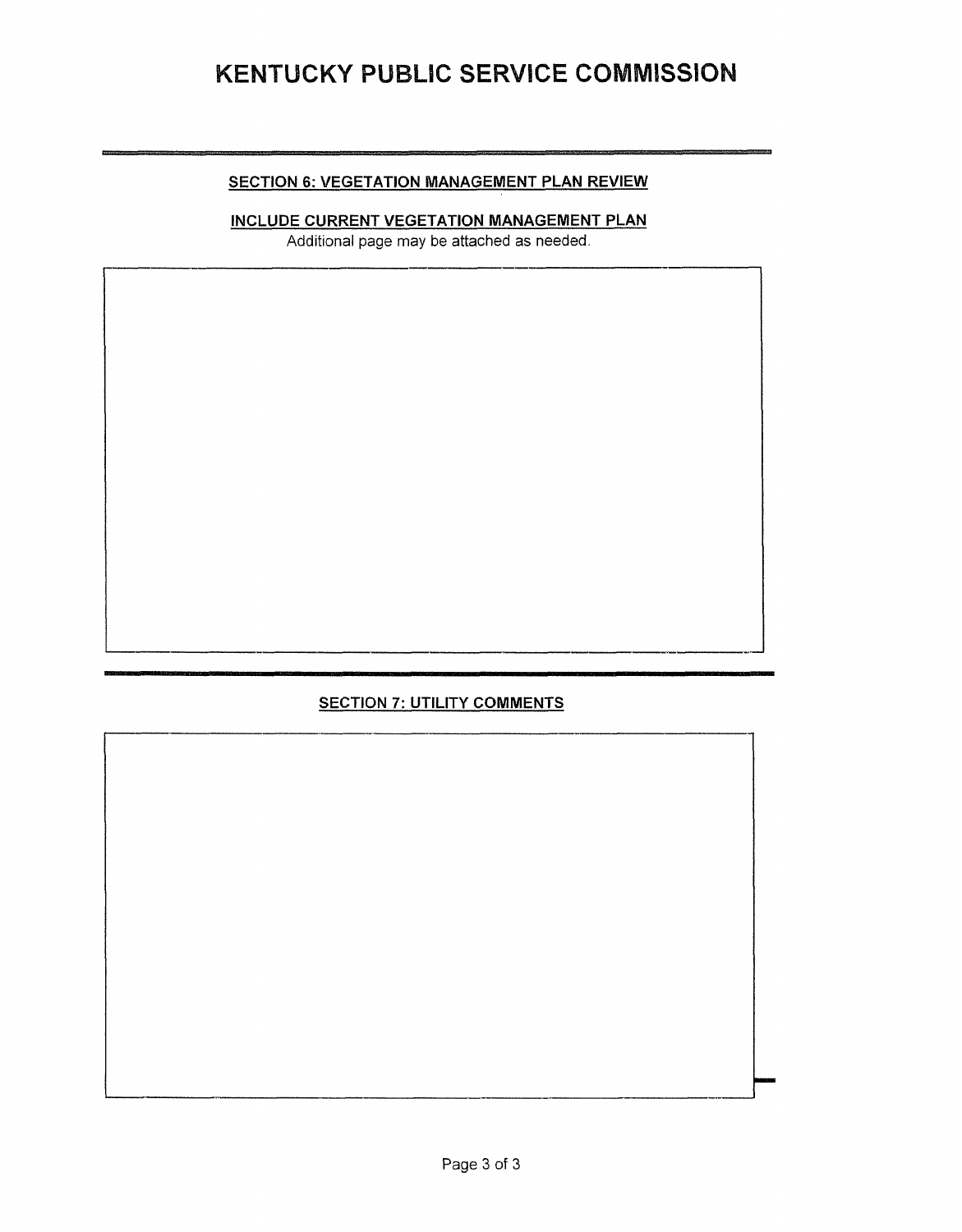Allen Anderson President & CEO South Kentucky R.E.C.C. 925-929 N. Main Street P. O. Box 910 Somerset, KY 42502-0910

Lonnie Bellar Vice President, State Regulation & Rates LG&E and KU Services Company 220 West Main Street Louisville, KENTUCKY 40202

Honorable Thomas C Brite Attorney At Law Brite & Hopkins, PLLC 83 Ballpark Road P.O. Box 309 Hardinsburg, KENTUCKY 40143

Rocco O D'Ascenzo Duke Energy Kentucky, Inc. 139 East 4th Street, R. 25 At II P. O. Box 960 Cincinnati, OH 45201

Paul G Embs Clark Energy Cooperative, Inc. 2640 Ironworks Road P. O. Box 748 Winchester, KY 40392-0748

Mr. David Estepp President & General Manager Big Sandy R.E.C.C. 504 11th Street Paintsville, KY 41240-1422

Carol Hall Fraley President & CEO Grayson R.E.C.C. 109 Bagby Park Grayson, KY 41143 Ted Hampton General Manager Cumberland Valley Electric, Inc. Highway 25E P. O. Box 440 Gray, KY 40734

Larry Hicks President and CEO Salt River Electric Cooperative Corp. 111 West Brashear Avenue P. O. Box 609 Bardstown, KY 40004

Kerry K Howard President & CEO Licking Valley R.E.C.C. P. O. Box 605 271 Main Street West Liberty, KY 41472

James L Jacobus President/CEO Inter-County Energy Cooperative Corporation 1009 Hustonville Road P. O. Box 87 Danville, KY 40423-0087

Debbie Martin Shelby Energy Cooperative, Inc. 620 Old Finchville Road Shelbyville, KY 40065

Burns E Mercer Manager Meade County R.E.C.C. P. O. Box 489 Brandenburg, KY 40108-0489

Michael L Miller President & CEO Nolin R.E.C.C. 411 Ring Road Elizabethtown, KY 42701-6767

Barry L Myers Manager Taylor County R.E.C.C. 625 West Main Street P. O. Box 100 Campbellsville, KY 42719

G. Kelly Nuckols President & Ceo Jackson Purchase Energy Corporation 2900 Irvin Cobb Drive P. O. Box 4030 Paducah, KY 42002-4030

Honorable Mark R Overstreet Attorney at Law Stites & Harbison 421 West Main Street P. O. Box 634 Frankfort, KENTUCKY 40602-0634

Chris Perry President and CEO Fleming-Mason Energy Cooperative, Inc. 1449 Elizaville Road P. O. Box 328 Flemingsburg, KY 41041

William T Prather President & CEO Farmers R.E.C.C. 504 South Broadway P. O. Box 1298 Glasgow, KY 42141-1298

Donald R Schaefer Jackson Energy Cooperative Corporation 115 Jackson Energy Lane McKee, KY 40447

Mark Stallons President Owen Electric Cooperative, Inc. 8205 Highway 127 North P. O. Box 400 Owenton, KY 40359